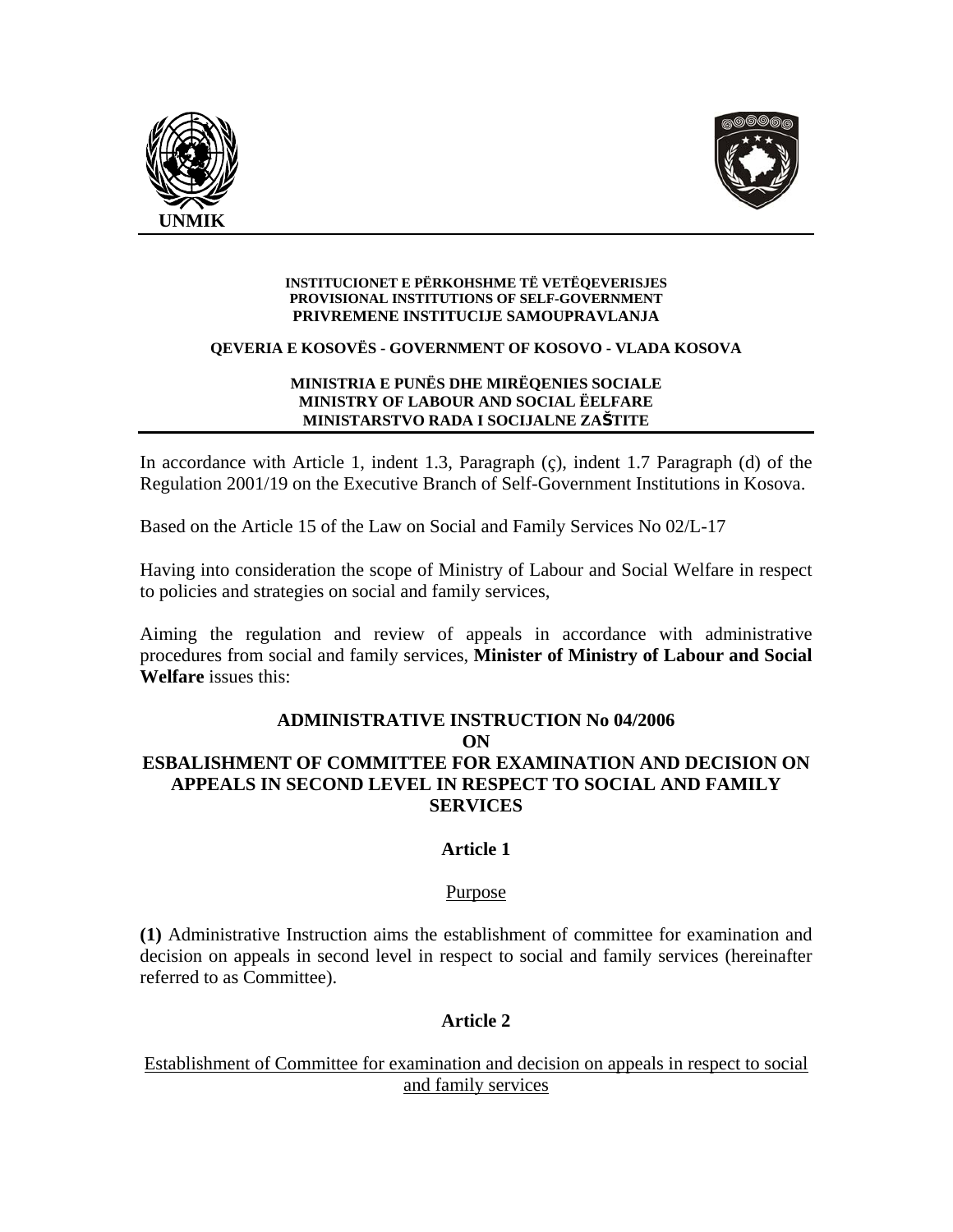**(1)** The Committee is established based on signature of this Administrative Instruction by Minister of MLSW in accordance with Article 15 of the Law on Social and Family Services.

**(2)** Minister of Ministry of Labour and Social Welfare through this Administrative Instruction authorizes the Department of Social Welfare to establish the Committee in behalf of the Ministry.

### **Article 3**

### Procedures for examination and decision on appeals in second level in respect to social and family services

**(1)** Department of Social Welfare (hereinafter referred to as DSW) establishes the committee for examination and decision on appeals in second level in respect to social and family services.

**(2)** Each person or representative of each person, who believes and doubts to be discriminated on unfair and illegal bases or for other reasons has been denied adequate social and family services, has a right to appeal,

**(3)** In case when the individual or a family are not satisfied with decision of Center for Social Work (hereinafter referred to as CSW) in respect to providing social and family services, or denial of providing such services or with quality of services provided, can appeal in second level respectively to the committee for appeals.

**(4)** The appeal in second level is made through CSW which has made the decision of first level, or the appeal can be presented directly to the Committee of DSW.

**(5)** The deadline for presenting the appeal in Committee for Appeals as second level is 30 days from the day the decision of CSW was submitted.

**(6)** Within thirty days from the day the appeal was received, the Committee examines the appeal and relevant documentation and according to the need carries out the interview with dissatisfied party and also with the witnesses, appeal Claimers, the decisions of Committee are given in written.

**(7)** Decision of committee is send to the party through CSW which has made the decision of first level (based on territorial competence), informing the party at the same time.

**(8)** If the appealer is not satisfied with decision of Committee for appeals, he/she can start the administrative dispute in Supreme Court of Kosova, in the deadline of 30 days since the decision of second level on administrative procedure was made.

**(9)** Opening of administrative dispute in Supreme Court of Kosova does not suspend the execution of decision of the Committee for Appeals.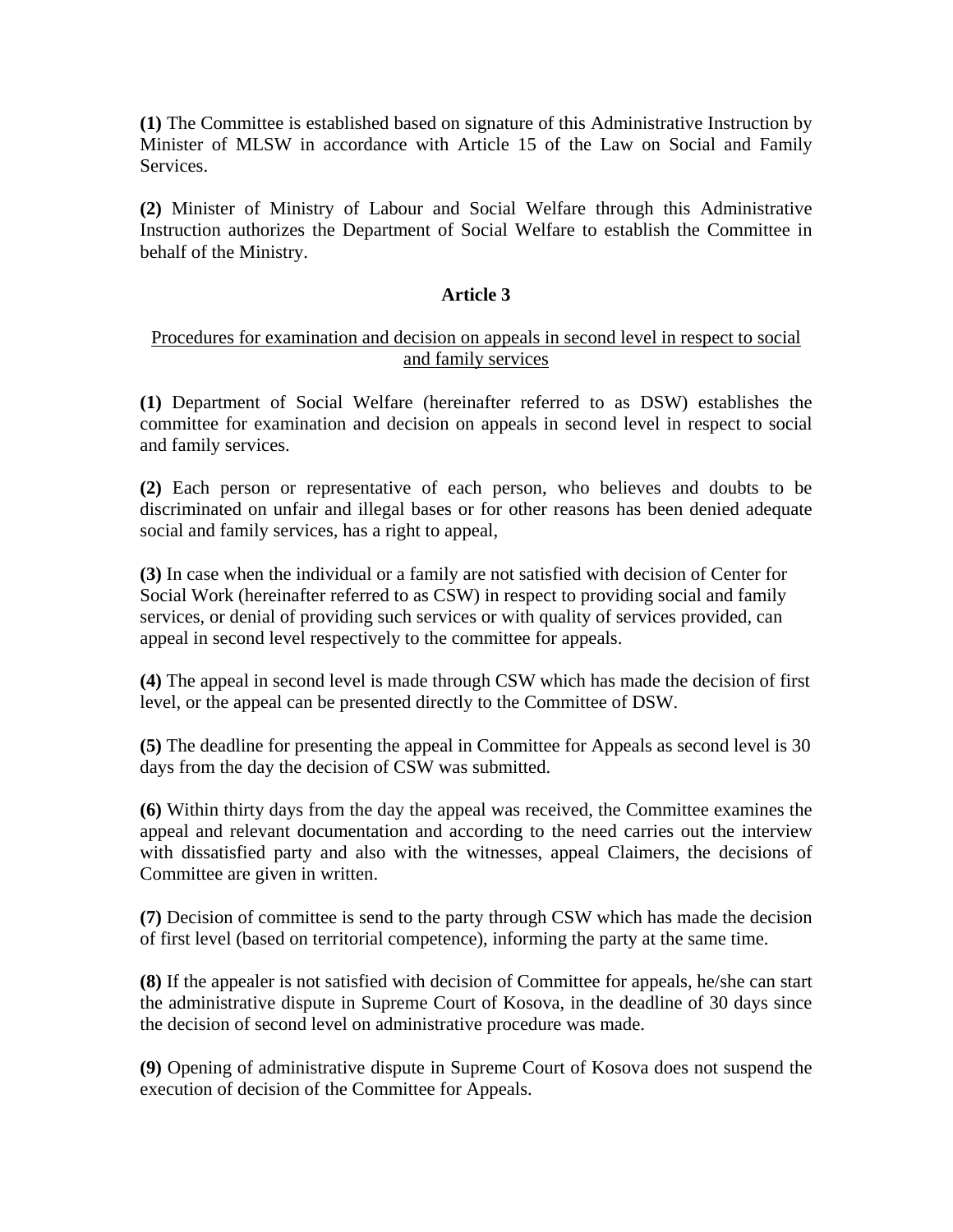# **Article 4**

### Function of the committee for examination and decision of appeals in respect to social and family services

**(1)** Committee for examination and decision of appeals in second level in respect to social and family services is directed by director of Department of Social Welfare or from the other person appointed from him.

Committee is composed of five (5) members including also its director,

**1.** Institutional composition of the committee

Members of Committee are officials of these institutions:

**1.1** Director of CSW (Representative appointed from DSW);

**1.2** A Director from CSW-Kosova who is not involved in the case

**1.3** A representative of Municipality which is not involved in the case

**1.4** Two independent representatives appointed by DSW.

**(2)** Meetings of the Committee can take place only if there are present most of the Committee members.

**(3)** Decisions of the Committee will be fully effective if at least two Committee members vote pro the decision.

# **Article 5**

# Regulative for the work of committee for examination and decision of appeal in respect to social and family services

**(1)** Committee works and acts in accordance with provisions of Legislation from the field of Social and Family Services, and also in provisions of applicable laws which regulate administrative procedures in administration organs,

**(2)** Special rules of work can be regulated by Committee through sub legal act.

# **Article 6**

### Duration of the service in committee for examination and decision on appeals in second level in respect to social and family services

**(1)** The mandate of service in committee is permanent for all members that act from official duties in DSW.